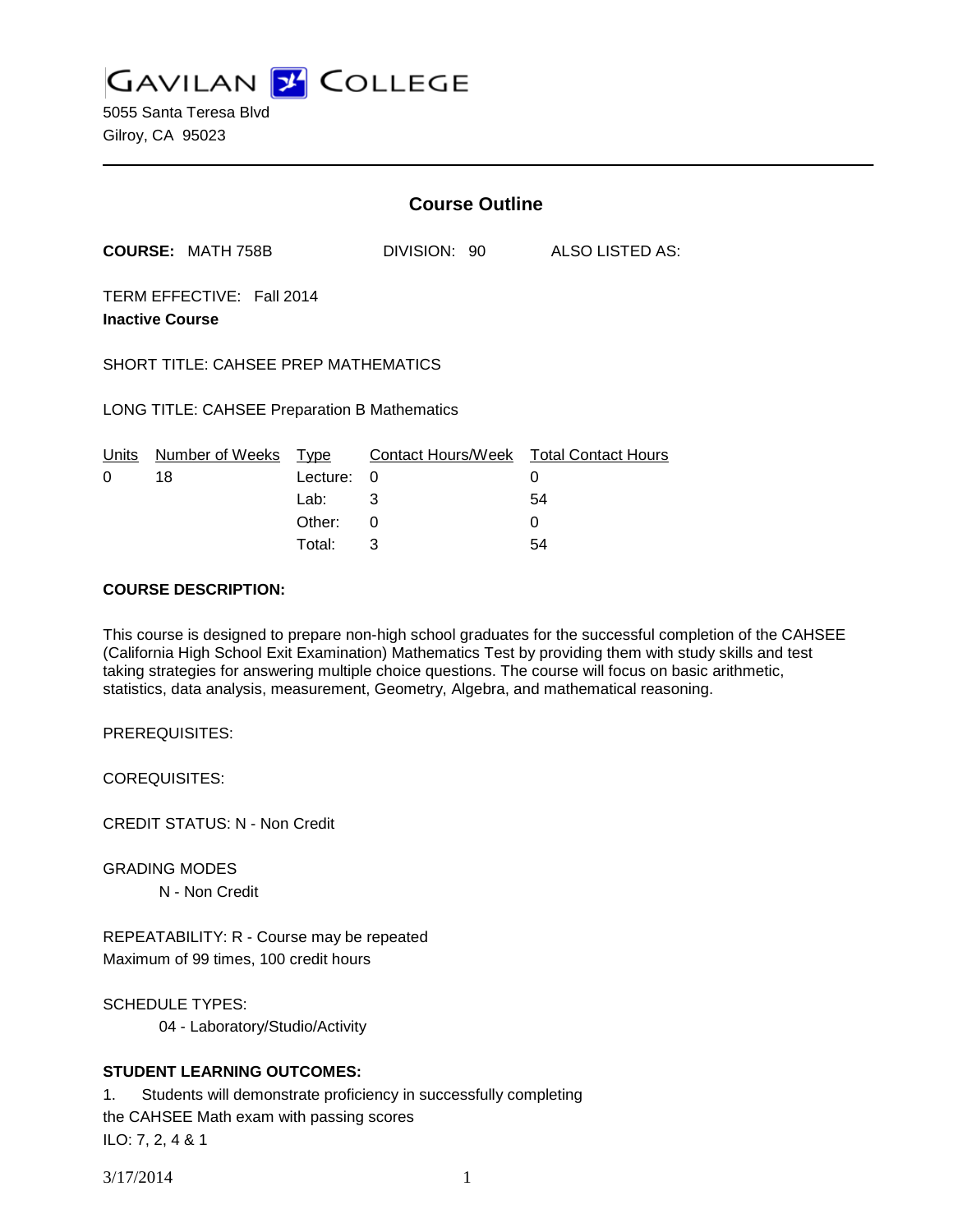Measure: Class participation, practice exams and worksheets

2. Students will develop an individual study plan that incorporates study tips and test-taking strategies to assist them in successfully

completing the CAHSEE Math exam

ILO: 1, 6, 7, & 2

Measure: Written plan

3. Students will operate the computer with basic instruction in order to use math software to complete their lessons and practice exams

ILO: 1, 6, 7 & 2

Measure: Performance

4. Students will recognize, define and recall specific Math vocabulary

ILO: 1

Measure: Written assignments, oral presentation, and reading software assignments

5. Students will perform basic arithmetic calculations with whole

numbers, fractions, decimals, percentages

ILO: 2, 7

Measure: Worksheets, quizzes, classroom assignments, and reading software assignments

6. Students will determine ways to collect, analyze, organize and display data

ILO: 7, 2

Measure: Worksheets and classroom assignments

7. Students will select and use appropriate units, estimate and

calculate measurements for length, area, and volume

ILO: 2, 7, 1

Measure: Worksheets, quizzes and sample practice questions

8. Students will analyze math problems, use inductive and deductive reasoning, evaluate the reasonable of solutions, generalize results and apply them to new problems

ILO: 2, 7 & 1

Measure: Worksheets, small group work and reading software assignments

# **CONTENT, STUDENT PERFORMANCE OBJECTIVES, OUT-OF-CLASS ASSIGNMENTS**

Inactive Course: 03/10/2014 6 Hours

Overview of the course

Preparing for the CAHSEE Examination: Students will be informed about

the two CAHSEE Exams-English-Language Arts and Mathematics test areas,

commonly asked questions, organizing an individual study plan,

developing and using test-taking strategies and suggestions for a study schedule.

Student Performance Objectives: Students will take the two timed exams to determine their areas of strength and weakness in order to devise an individual study plan to determine which areas to concentrate their time and resources. Students will then compare and contrast their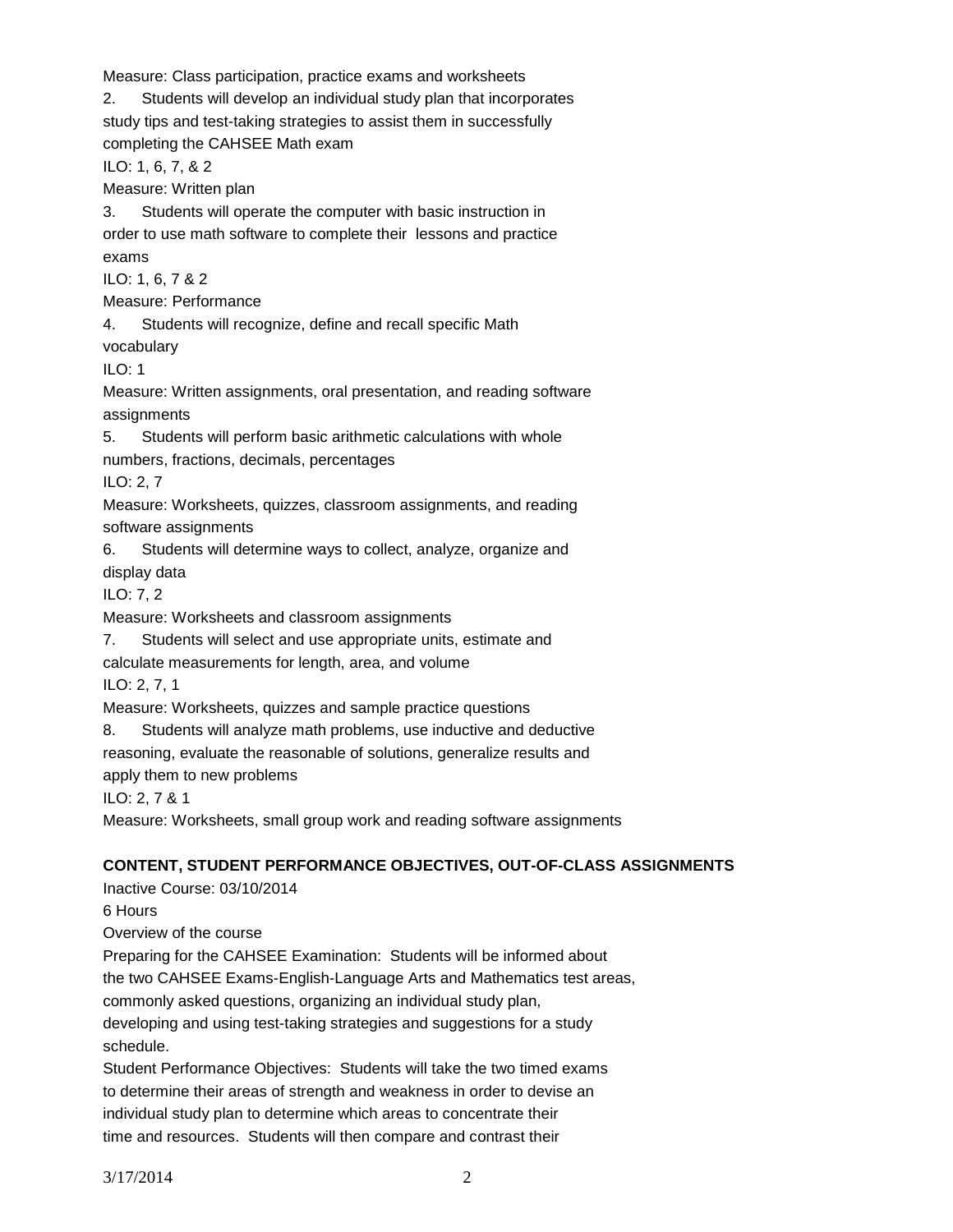results with answer keys and summary reviews.

9 Hours

The following content on number and basic operations will be reviewed with students:

1) Place values, addition, subtraction, multiplication, division, word

problems, exponents, square roots, mean and median

2) Math Vocabulary: absolute value, decreased by, equivalent expression, integer, prime, simple interest, scientific notation, square, and square root

3) Why is number sense important?

4) How the CAHSEE will test your knowledge of numbers

5) Using number sense standards in real-life situations

6) Tips for studying: How to start preparing early and the positives of study groups

7) Tips for Multiple-Choice Questions: A) Answer easy questions first, B) Okay not to know all the answers to every question and C) Eliminate choices that you know are wrong.

8) More tips: A) Don't give up without going part way, B) You don't have to read all the answers to start working on a problem, C)

Reasoning backwards from the answers, D) Thinking about the basic concept in the right way, E) Checking your work, and F) Learning to guess

Classroom Activities: Number sense worksheets, practice number sense tests and reviewing tips for studying and test-taking

Student Performance Objectives: Students will demonstrate a

foundational understanding of numbers and ways they are represented 9 Hours

The following content on statistics, data analysis, and probability will be reviewed with students:

1) Understanding data displays including bar graphs and scatterplots

- 2) Finding the mean, median, and the mode of a data set
- 3) Expressing the probability of an event as a ratio, decimal, or a percent

4) Knowing whether events are independent or dependent

5) Vocabulary Words to Know: Bar graph, pie chart, scatterplot,

correlation, mean, median, mode, probability, random, independent events and dependent events

Classroom Activities: Vocabulary Worksheets, Anchor problems (reallife math problems and statistics, data analysis, and probability practice tests

Student Performance Objectives: Students will determine ways to collect, analyze, organize, and display data

9 Hours

The following Measurement and Geometry will be reviewed with students:

1) Converting measurements and rates from one measuring system to another and

using the information from scale drawings

2) Knowing the effect of scaling on length, perimeter, area and volume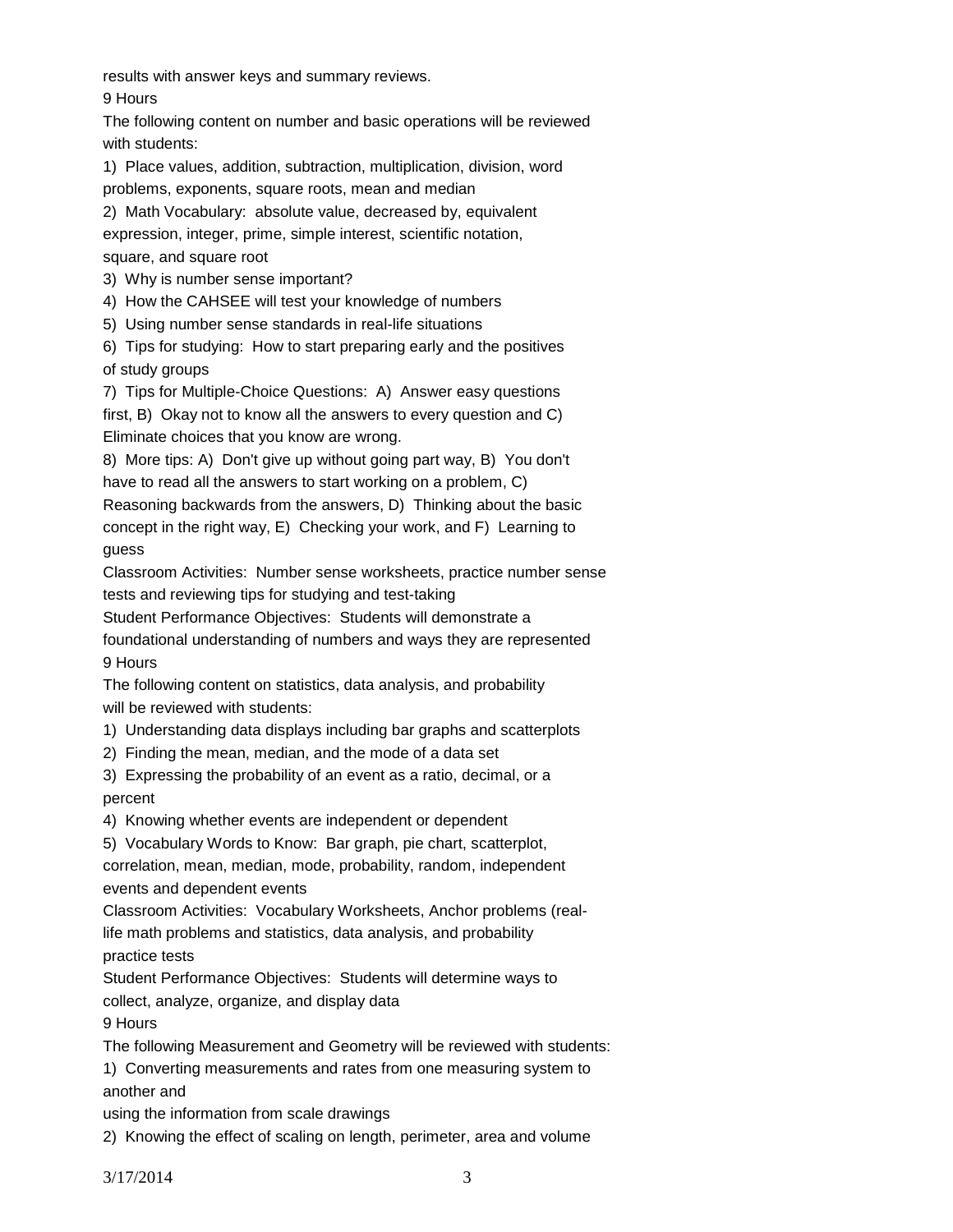- 3) Translating and reflecting a shape drawn on a coordinate system
- 4) Knowing the Pythagorean theorem and its converse, and how and when to use each
- 5) Knowing that congruent objects have the same shape and size
- 6) Using lengths of an object to calculate the object's area, surface area, or volume
- 7) Vocabulary to Know: circle, radius, circumference, diameter, parallelogram, trapezoid, hypotenuse, parallel, congruent, perimeter, area, and surface area
- Classroom Activities: Vocabulary Worksheets, Anchor problems (reallife math problems) and practice tests on measurement and Geometry standards

Student Performance Objectives:

Students will select and use appropriate units, estimate and calculate measurements for length, area, and volume of geometric figures; understand scaling in scale drawings and how changes in linear dimension affect area and volume; and solve problems involving dimensional analysis and conversion from one unit to another 9 Hours

The following Algebra and Functions will be reviewed with students:

- 1) Generalizing numerical and geometric patterns
- 2) Using a table, graph, or symbolic rule to represent the generalization of a pattern
- 3) Comparing different forms of representations
- 4) Knowing the difference between a relation and a function
- 5) Solving linear equations

6) Vocabulary to Know: Equation, inequality, expression, y-intercept, slope and parallel

Classroom Activities: Classroom Activities: Vocabulary Worksheets,

Anchor problems (real-life math problems) and practice tests on Algebra and its functions

Student Performance Objectives:

Students can formalize patterns, functions, and generalizations; work with algebraic symbols, expressions with variables, and graphical representations; understand different meanings, and uses of variables; develop concepts of proportionality; and recognize and generate equivalent expressions, solve linear equations, and effectively use formulas.

9 Hours

The following Mathematical Reasoning or logical thinking skills will be reviewed with students:

1) Recognition and generalizing patterns

- 2) Identification and organization of relevant information
- 3) Validation of conjectures both inductively and deductively

Classroom Activities: Vocabulary worksheets, worksheets and math problems that focus on analyzing problems by identifying relationships, distinguishing relevant from irrelevant information, identifying missing information, sequencing and prioritizing information and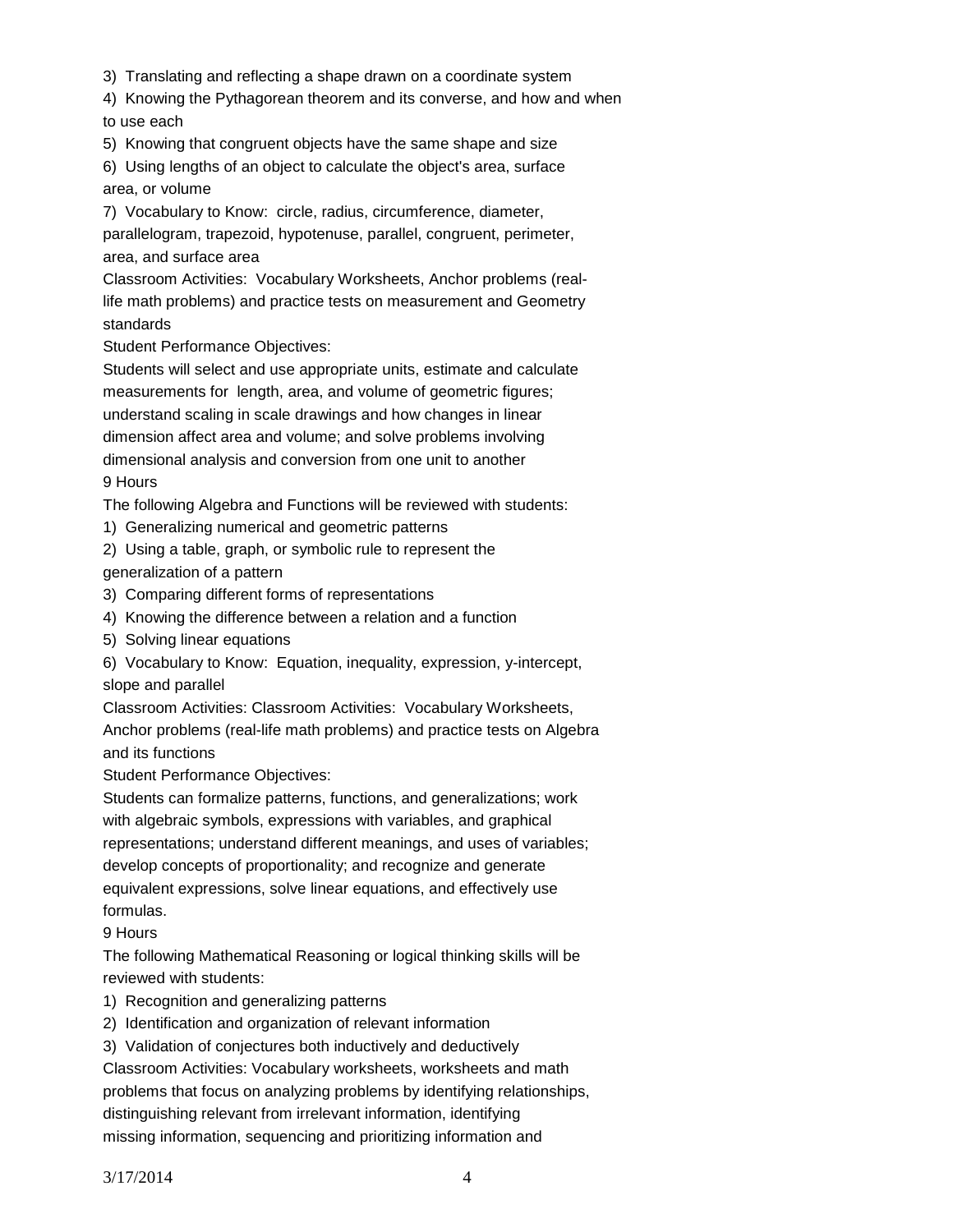observing patterns. Practice tests on math reasoning skills. Student Performance Objectives: Students will analyze problems, use inductive and deductive reasoning, evaluate the reasonableness of solutions, generalize results, and apply them to new problems. 9 Hours

The following Algebra I content will be reviewed with students:

1) Recognition of equivalent forms of polynomials and other algebraic expressions

2) Understanding the meaning of opposite, reciprocal, roots, and absolute value

identification of graphs that match a particular linear function to its slope and intercepts

3) Knowing that lines on a graph are parallel if and only if they have the same slope

4) Solving linear inequalities

5) Solving problems involving rate, average speed, distance, and time

6) Identifying the solution to a system of two equations in two

### unknowns

7) Solving classic Algebra rate, work, and percent mixture problems

8) Vocabulary to Know: Absolute value, y-intercept, parallel, slope

of a line, equation, inequality

Classroom Activities: Vocabulary Worksheets, Algebra I worksheets and the Algebra I practice tests.

Student Performance Objectives: Students will calculate with symbols and demonstrate symbolic reasoning

6 Hours

Students will take the practice CAHSEE Mathematics Practice Test and check their answers with the answer key provided. An analysis of the test results will be provided to the students that will determine which kinds of math questions are strengths or weaknesses. Student Performance Objectives: Passing score

## **METHODS OF INSTRUCTION:**

Instructional methods are lecture and discussion on key concepts for both the English-Language Arts and Mathematics components. Students are assessed and an individualized study plan will be developed for the usage. Drill exercises and practice tests are made available in written and electronic formats.

## **METHODS OF EVALUATION:**

# **REPRESENTATIVE TEXTBOOKS:**

Preparing for the California High School Exit Examination, An English-Language Arts Study Guide and A Mathematics Study Guide or other appropriate college level text.

Reading level of text: 10th Grade. Verified by: California Department of Education